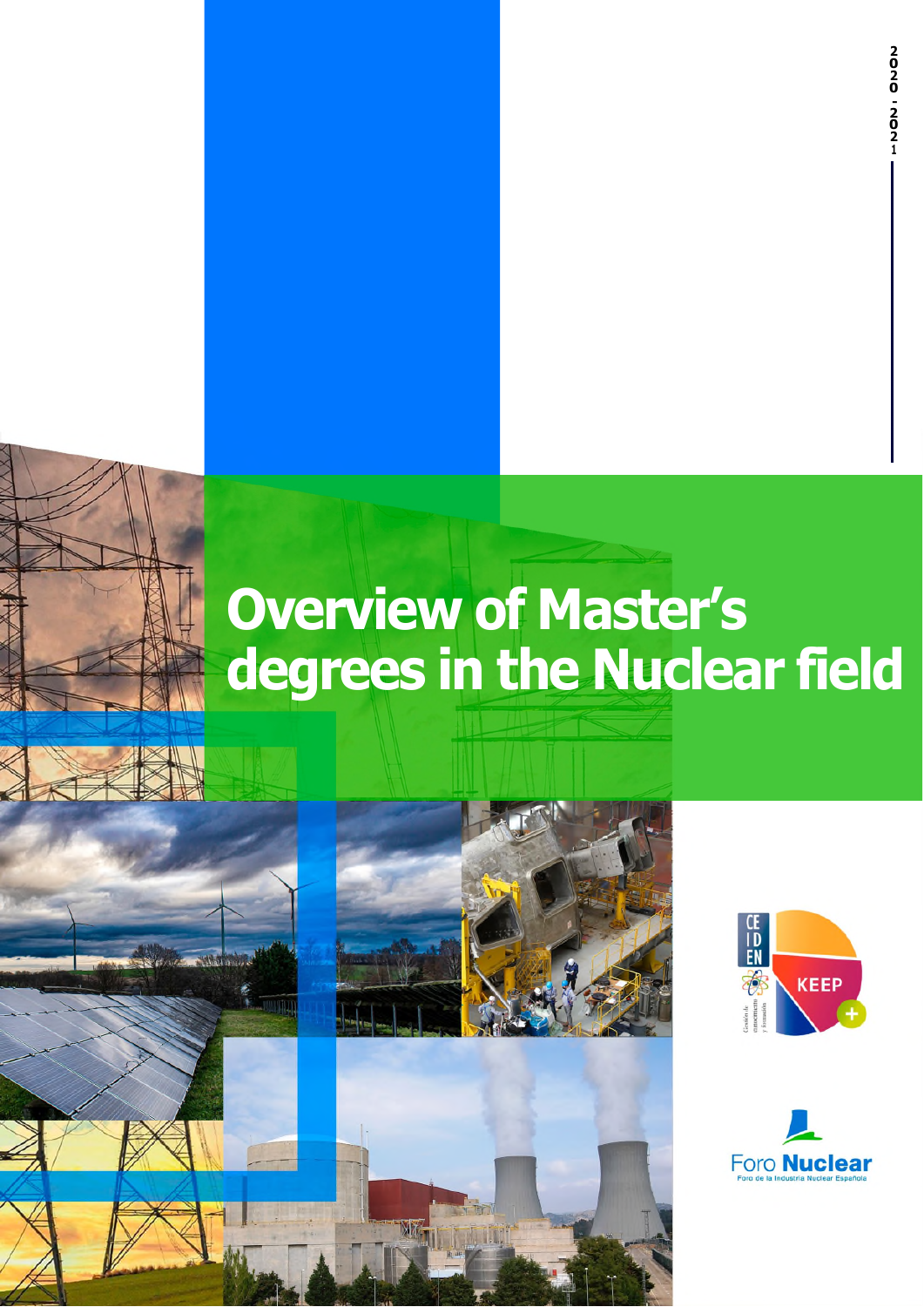

## Index:

| Radiation Protection at Radioactive and Nuclear Facilities (UPV) 5     |
|------------------------------------------------------------------------|
| Safe and Reliable Nuclear Applications (IMT ATLANTIQUE) 6              |
| Science in Nuclear Fusion and Engineering Physics (AIX Marseille U.) 7 |





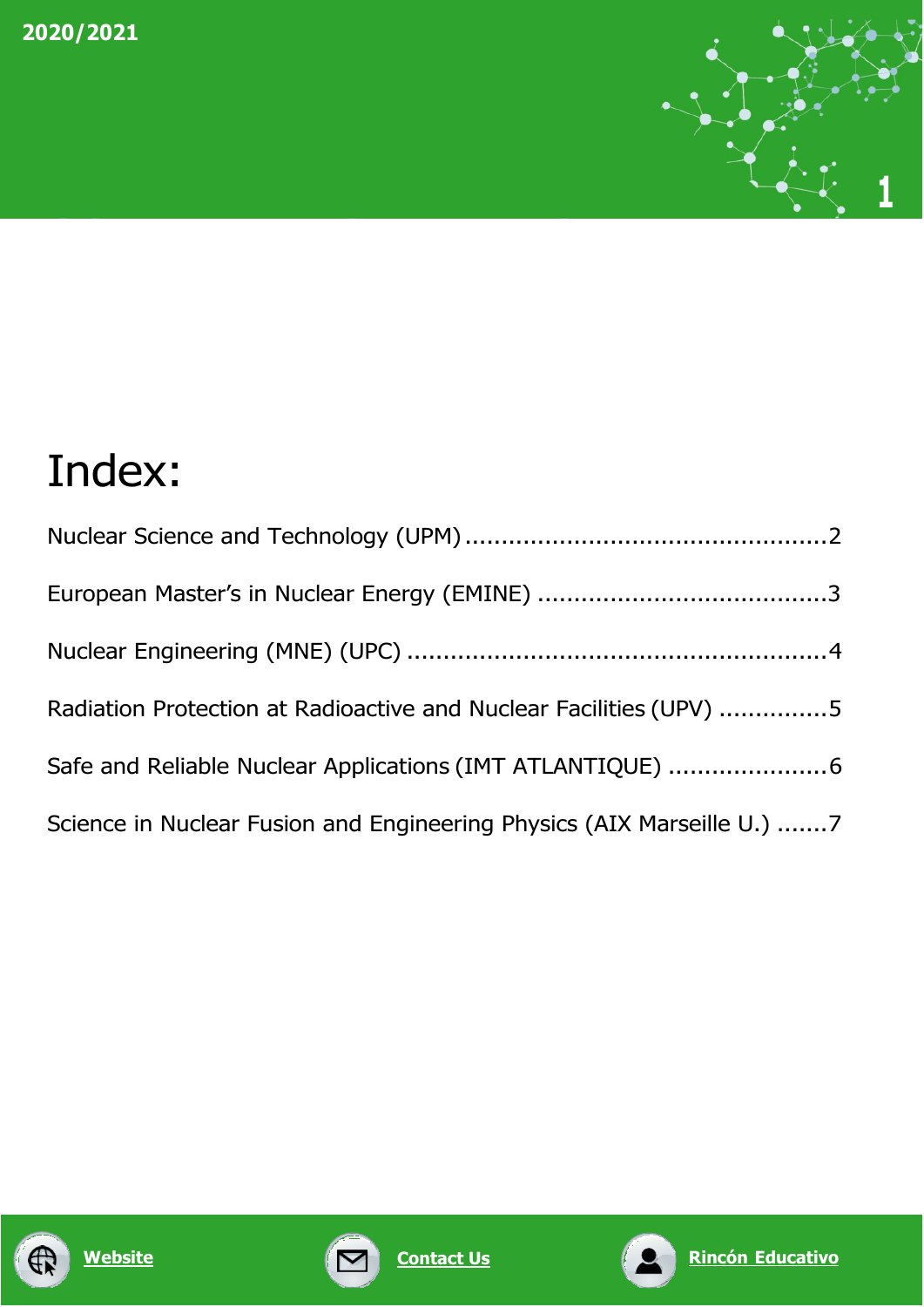### **Master's degree in Nuclear Science and Technology**



#### <span id="page-2-0"></span>**Summary**

Its main objective is the training for the research and the profesional work in the nuclear fission and fusion fields, as well as for the development of their energy-related and industrial applications. Accordingly, this Master's degree includes scientific and technologic aspects related to the progresses made in nuclear fission reactors and inuclear fusion systems, along with the metodologies for their numerical simulation and the development of new materials.



#### **Main information**

| University/Coordinating Institution<br>Department | Technical University of Madrid (UPM)<br><b>Energy Engineering Department</b> |
|---------------------------------------------------|------------------------------------------------------------------------------|
| Institutions involved in<br>teaching              | <b>Technical University of Madrid (UPM)</b>                                  |
| Location/Faculties                                | School of Industrial Engineering - UPM<br>(Madrid)                           |
| Credits/Teaching hours                            | <b>60 ECTS</b>                                                               |
| Duration                                          | 1 academic year                                                              |
| Type of teaching                                  | In-person                                                                    |
| <b>Tuition fees</b>                               | 45.02€/ECTS (first enrolment, for<br>EU students)                            |

#### **Comments**

The Master's degree in Nuclear Science and Technology has four modules: The compulsory, common module comprises a total of 30 ECTS+12 ECTS from the Master's thesis and the optional module 18 ECTS. Being an official master's degree allows the student entering directly the Doctorate research period, and thus carrying out the doctoral thesis, particularly within the Doctoral Program in Sustainable Energy, Nuclear and Renewable (UPM) in its Nuclear Science and Technology line of research.





**[secdep@etsii.upm.es](mailto:secdep@etsii.upm.es) [eduar](mailto:eduardo.gallego@upm.es)[do.gallego@upm.es](mailto:do.gallego@upm.es) [manuel.co](mailto:manuel.cotelo@upm.es)[telo@upm.es](mailto:telo@upm.es)**

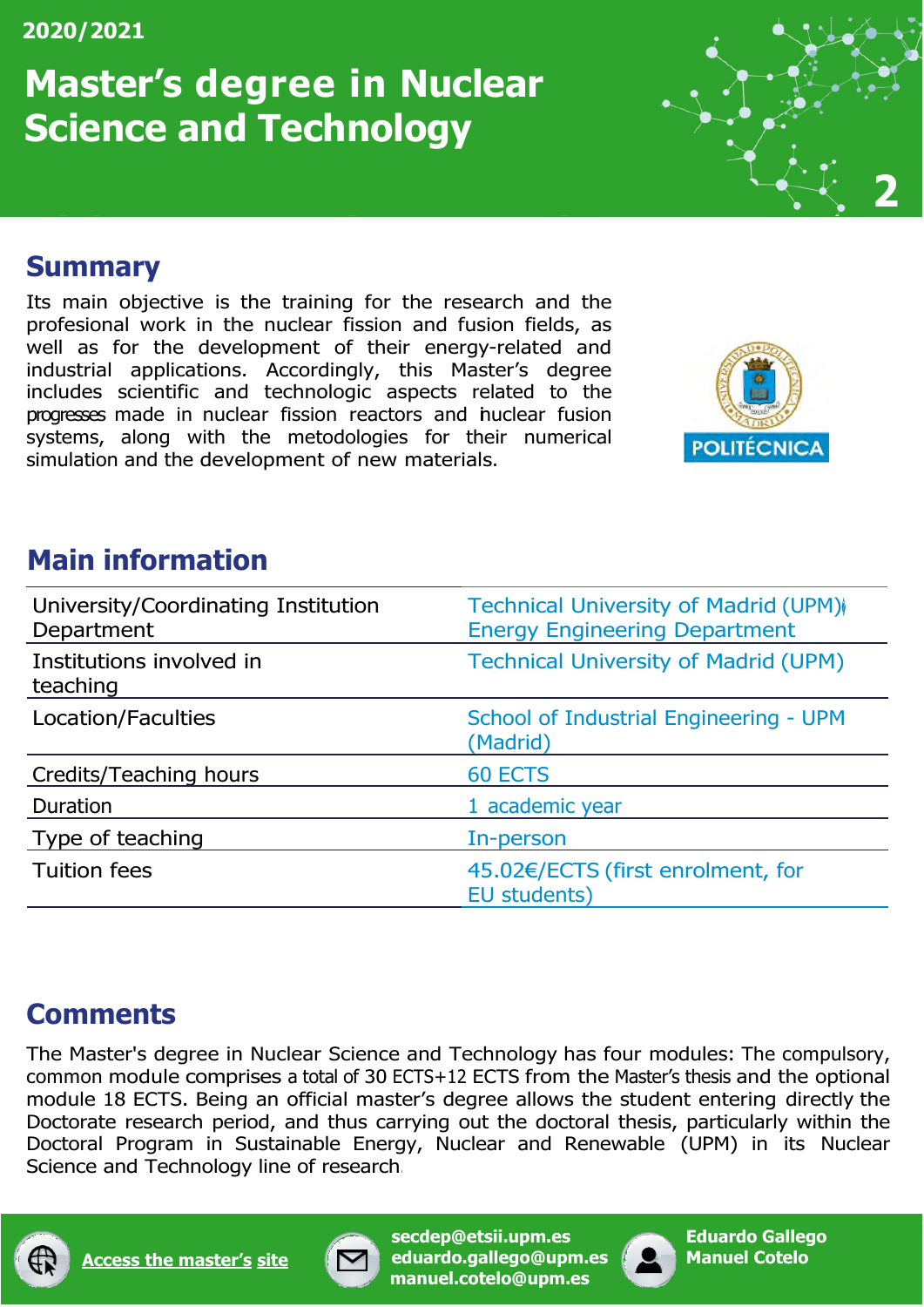### **European Master's in Nuclear Energy (EMINE)**



#### <span id="page-3-0"></span>**(EMINE) Summary**

This is a program offered within the KIC InnoEnergy (European Institute of Innovation and Technology) based on the excellence of it academic members , international mobility and a unique approach that combines scientific and technical training with training in management and leadership, along with a strong industrial participation.



 $\equiv$ 

#### **Main information**

| University/Coordinating Institution<br>Department | Université Grenoble-Alpes (Grenoble<br>INP: Institute of Technology), KTH Royal<br><b>Institute of Technology, Universitat</b><br>Politècnica de Catalunya (Barcelona<br>Tech), Institut Polytechnique de Paris<br>(IPP) - ENSTA |
|---------------------------------------------------|----------------------------------------------------------------------------------------------------------------------------------------------------------------------------------------------------------------------------------|
| Institutions involved in<br>teaching              | Université Science et Lettres (Chimie<br>Paris), Université Paris Saclay (INSTN &<br>Centrale Supelec Ecole Nationale des<br>Ponts et Chaussées, Grenoble School of                                                              |
| Location/Faculties                                | Barcelona or Stockholm + Paris or Grenoble                                                                                                                                                                                       |
| Credits/Teaching hours                            | 120 ECTS                                                                                                                                                                                                                         |
| Duration                                          | 2 academic years                                                                                                                                                                                                                 |
| Type of teaching                                  | In-person                                                                                                                                                                                                                        |
| <b>Tuition fees</b>                               | 36,000 (see scholarships and partial or total<br>discounts for students with good<br>academic records)                                                                                                                           |

#### **Comments**

There are partial and total discounts (fee-waiver) for students with good academic records The first year in EMINE is precisely the same as the local master's degree in Nuclear Engineering (MNE), for those studying their first year at the UPC.  $\phi$ 





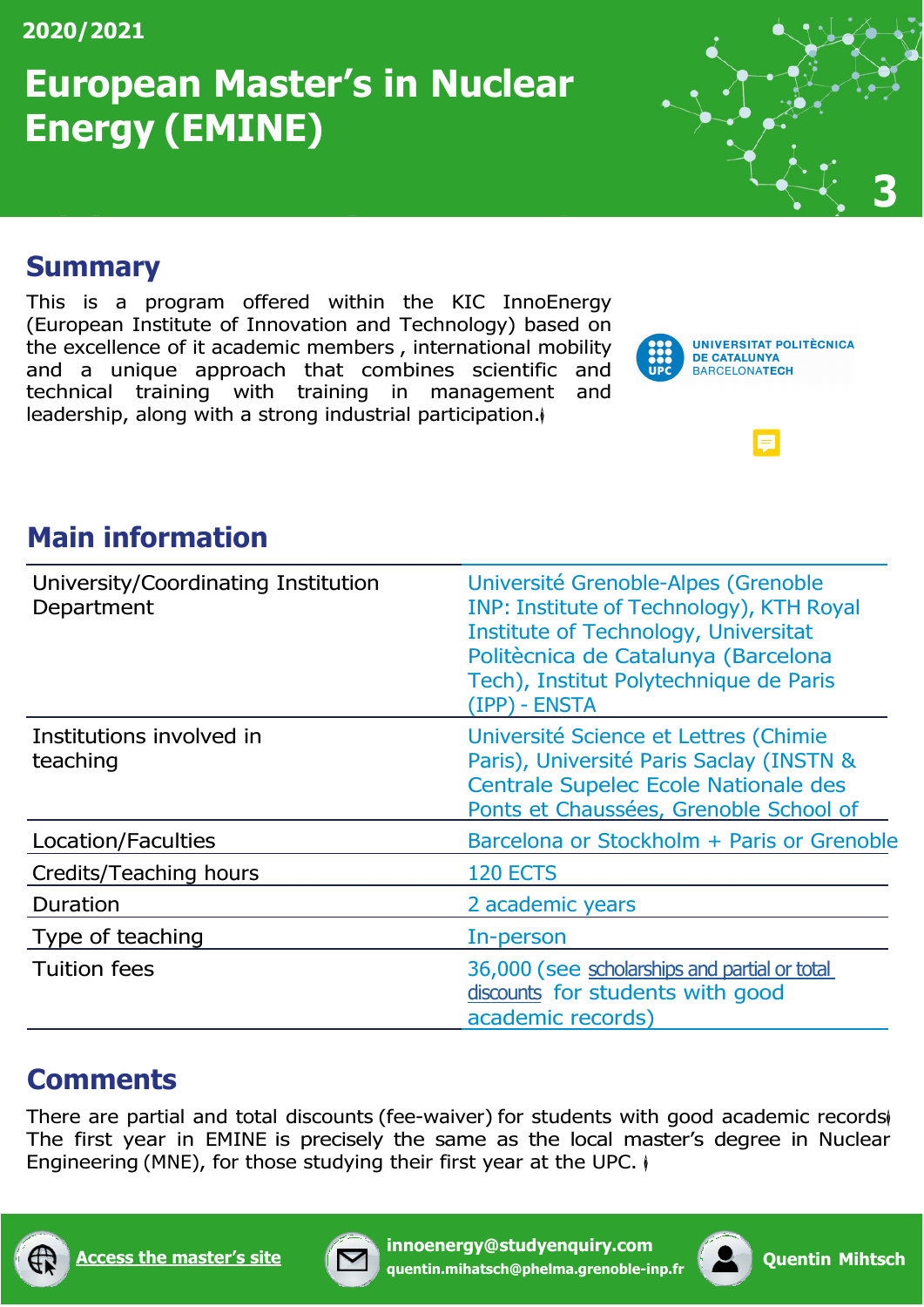### **Master on Nuclear Engineering (MNE)**



#### <span id="page-4-0"></span>**Summary**

This master's degree is oriented towards training professionals able to occupy posts of responsibility at companies in the nuclear sector It is sponsored by ENDESA and has the participation of CSN, ENUSA, CIEMAT, TECNATOM, ANAV, ENRESA, IDOM, Fusion for Energy, Nuclenor, ENSA and ORANO, among others.



#### **Main information**

| University/Coordinating Institution<br>Department | Universitat Politècnica de Catalunya<br>(UPC) Physics Department                                     |
|---------------------------------------------------|------------------------------------------------------------------------------------------------------|
| Institutions involved in<br>teaching              | ANAV, Ciemat, CSN, Endesa, Enresa,<br>Ensa, Enusa, F4E, Idom, KTH, Nuclenor,<br>Orano, Tecnatom, UPC |
| Location/Faculties                                | <b>Barcelona School of Industrial</b><br><b>Engineering</b>                                          |
| Credits/Teaching hours                            | 90 ECTS                                                                                              |
| Duration                                          | 1.5 academic years                                                                                   |
| Type of teaching                                  | In-person                                                                                            |
| <b>Tuition fees</b>                               | $6,000€$ (9000€ for non-EU students)                                                                 |

#### **Comments**

The MNE provides a solid training both in technical and cross-cutting skills, that are necessary in order to face the challenges of the nuclear industry, and it is embedded in the EMINE (European Master in Nuclear Energy), from KIC InnoEnergy





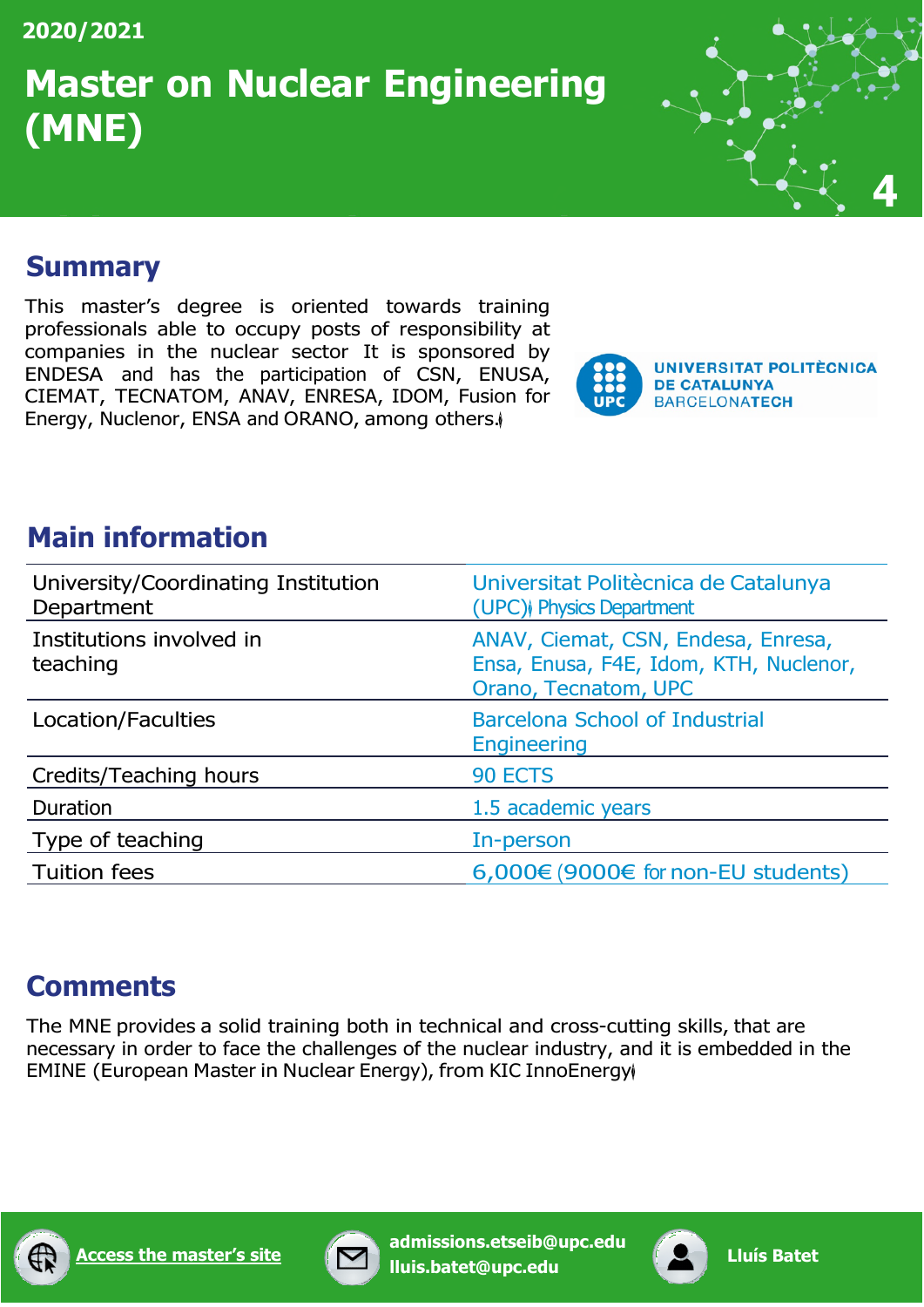**Master's degree in Radiation Protection at Radioactive and Nuclear Facilities <sup>5</sup>**



#### <span id="page-5-0"></span>**Summary**

The courses are grouped into 4 modules: General Module, Specific Module in Radioactive Facilities, Specific Module in Nuclear Facilities and Fuel Cycle and Advanced Module.



#### **Main information**

| University/Coordinating Institution<br>Department | Polytechnic University of Valencia Chemical<br>and Nuclear Engineering Department                          |
|---------------------------------------------------|------------------------------------------------------------------------------------------------------------|
| Institutions involved in<br>teaching              | Polytechnic University of Valencia Chemical<br>and Nuclear Engineering Department                          |
| Location/Faculties                                | <b>Chemical and Nuclear Engineering</b><br><b>Department</b>                                               |
| Credits/Teaching hours                            | 60 ECTS                                                                                                    |
| <b>Durations</b>                                  | 1 academic year                                                                                            |
| Type of teaching                                  | 180 in-person and 420 online teaching h                                                                    |
| <b>Tuition fees</b>                               | 2,750€ (in 4 instalments for the general<br>public) and 2,200€ (in 4 instalments, for<br>particular cases) |

#### **Comments**

At the end of each course and at the beginning of the Máster's degree there is a "Policonecta" session (3h). At the end of each module, its face-to-face part is carried out (Practical Workshops /Technical Visits, In-person Seminar and Exam)�.

Finally, the student will have to do a master's degree final dissertation, with a required workload equivalent to 6 ECTS





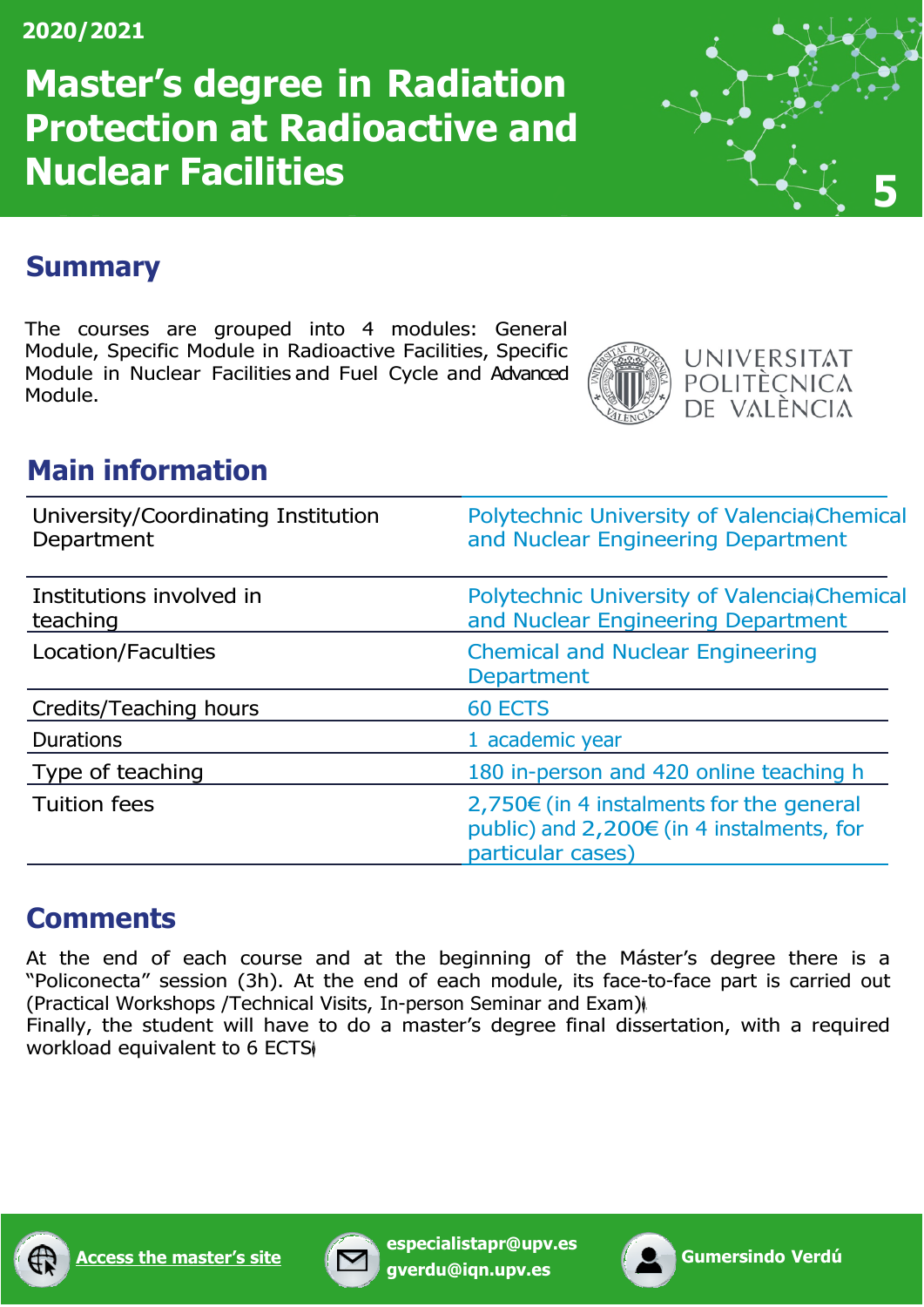### **Máster Erasmus Mundus Safe and Reliable Nuclear Applications (SARENA) 6**



#### <span id="page-6-0"></span>**Summary**

Its goal is that of building scientific, technical and management skills that allow engineers to work in all the fields related to nuclear energy and its applications. It has a strong international spirit, promoting the enrolment of students from around the world and being taught entirely in English) It comprises 3 semestres in courses (30 ECTS each) and another semester in an industrial or research project for the master's thesis (TFM), with 30 ECTS.



#### **Main information**

| University/Coordinating Institution<br>Department | <b>IMT-Atlantique (Ecole Nationale Supérieure Mines</b><br>Telecom, Bretagne Pays de la Loire) and Subatech-<br><b>Subatomic Physics and Technologies</b>          |
|---------------------------------------------------|--------------------------------------------------------------------------------------------------------------------------------------------------------------------|
| Institutions involved in<br>teaching              | <b>IMT-Atlantique (France) Technical University</b><br>of Madrid (Spain), Lappeenranta University of<br>Technology (Finland) and Univerzav Ljubljani<br>(Slovenia) |
| Location/Faculties                                | School of Industrial Engineering -<br><b>UPM</b> (Spain)                                                                                                           |
| Credits/Teaching hours                            | 120 ECTS/2 years                                                                                                                                                   |
| Duration                                          | 2 academic years                                                                                                                                                   |
| Type of teaching                                  | In-person                                                                                                                                                          |
| <b>Tuition fees</b>                               | 9000 $\in$ (2 years and medical insurance))<br>18,000€ (non-EU students)                                                                                           |

#### **Comments**

This master's degree has two different itineraries: Radioactive Waste Management and Decommissioning (RWMD), taught at IMT-Atlantique and UPM and Nuclear Reactors Operation and Safety (NROS), taught at IMT-Atlantique, LUT and UL SARENA offers scholarships (20,000€/year) financed by the Erasmus Mundus program, that cover tuition fees as well as transportation and accomodation expenses.





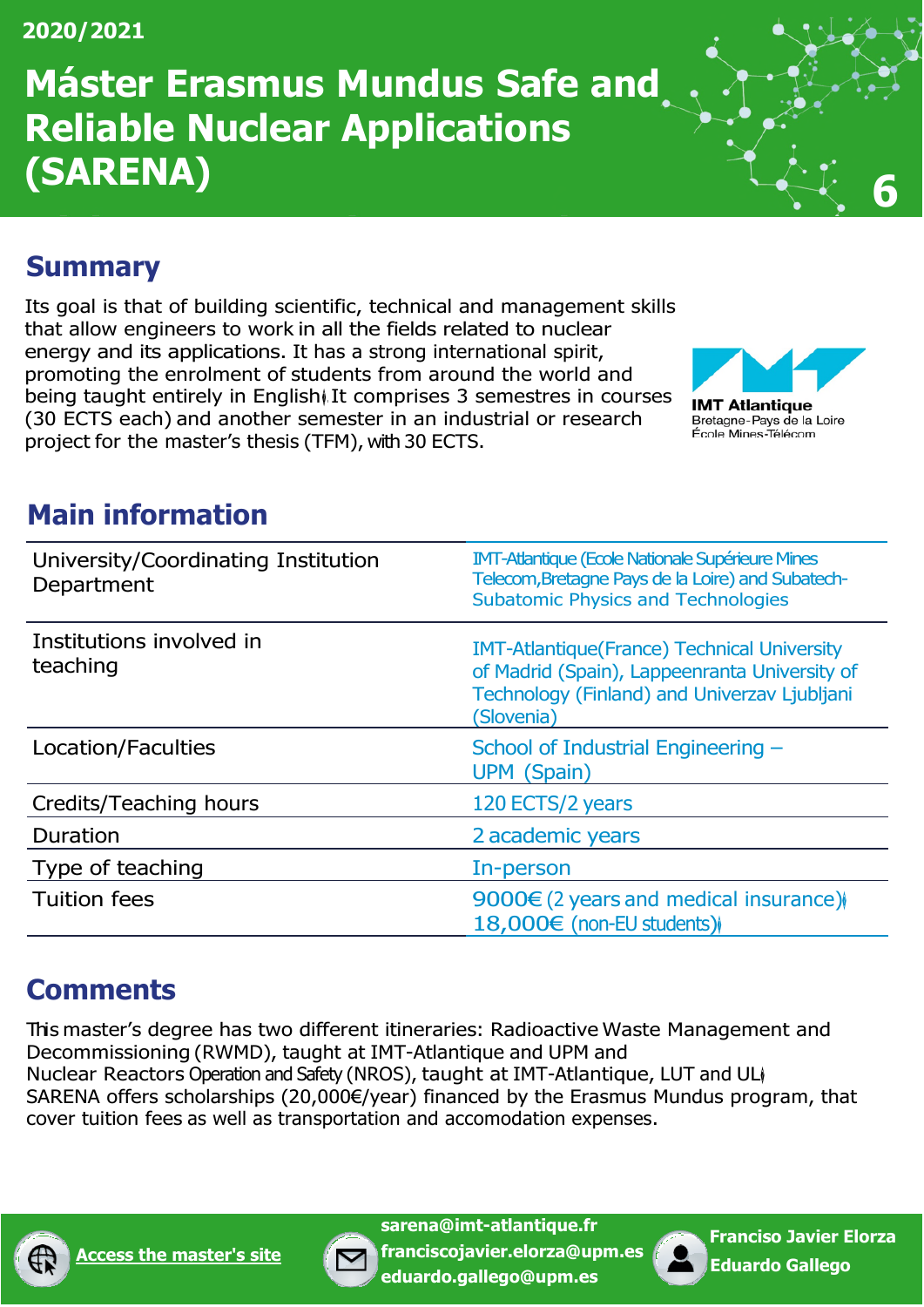**Erasmus Mundus European Master of Science in Nuclear Fusion & Engineering Physics (Fusion-EP) <sup>7</sup>**

#### <span id="page-7-0"></span>**Summary**

Its goal is to provide an education oriented towards engineering physics, related to nuclear fusion and in close connection with the research that carried out at the institutes involved, which have extensive experience in the field of nuclear fusion.<sup> $\parallel$ </sup> The coordinated teaching proposed by these institutions offers a broad set of skills in the fields of nuclear fusion science and the physics of the related engineering.



#### **Main information**

| University/Coordinating Institution<br>Department | Aix-Marseille (France)                                                                                                                     |
|---------------------------------------------------|--------------------------------------------------------------------------------------------------------------------------------------------|
| Institutions involved in<br>teaching              | In Spain: Carlos III University (Madrid) y<br><b>Complutense University (Madrid)</b>                                                       |
| Location/Faculties                                | Polytechnic School, Carlos III<br>University (Madrid) and Faculty of<br><b>Physical Science, Complutense</b><br><b>University (Madrid)</b> |
| Credits/Teaching hours                            | 7.5 h/ECTS                                                                                                                                 |
| Duration                                          | 120 ECTS/2 academic years                                                                                                                  |
| Type of teaching                                  | In-person                                                                                                                                  |
| <b>Tuition fees</b>                               | 45.02€/ECTS (EU students),<br>84.07€/ECTS (non-EU students)                                                                                |

#### **Comments**



**[Access the master's site](http://www.em-master-fusion.org/) [lmfr](mailto:lmfraile@ucm.es)[aile@ucm.es](mailto:aile@ucm.es)**